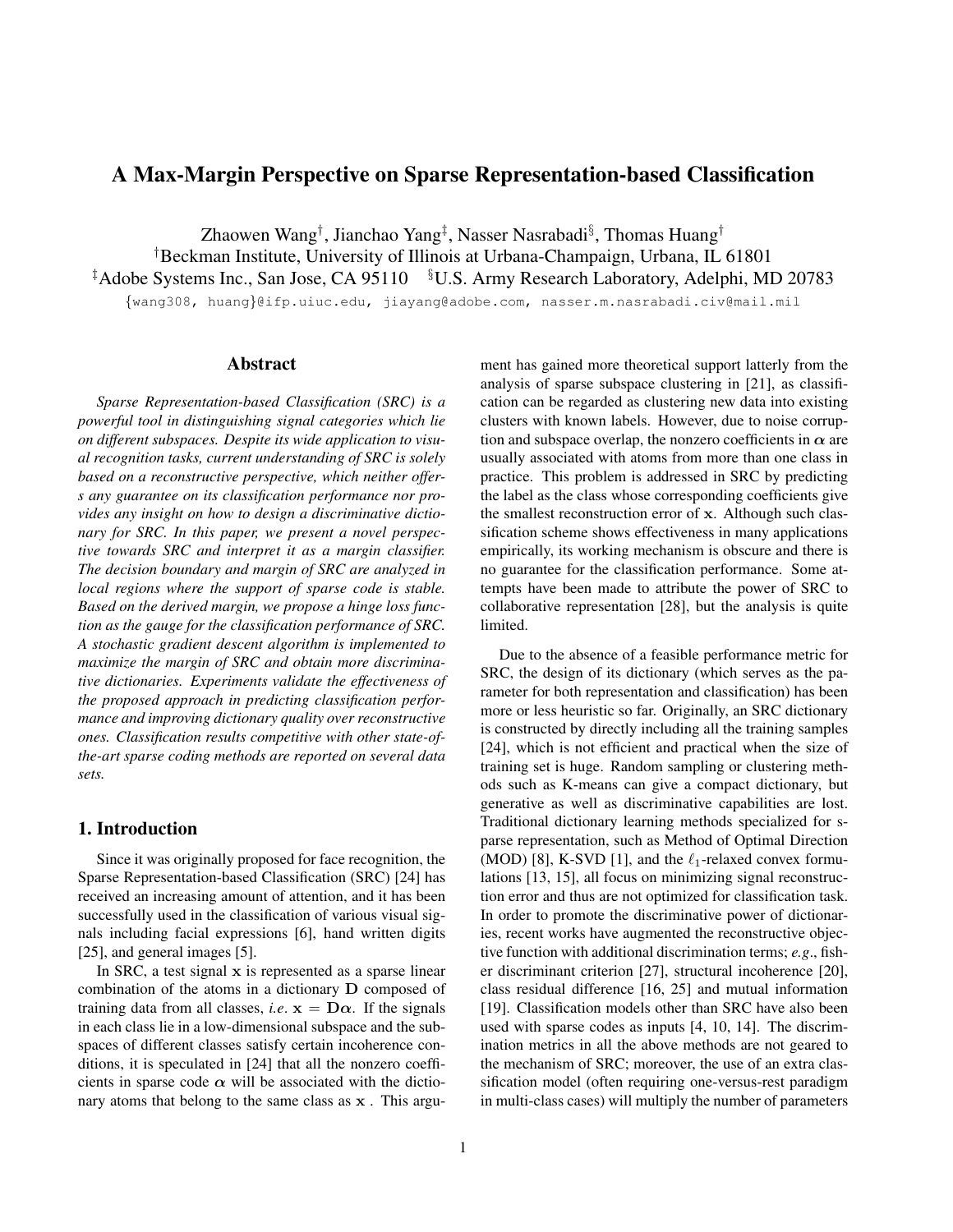and increase the risk of over-fitting.

In this paper, we present a novel margin-based perspective towards SRC and propose a maximum margin performance metric that is specifically designed for learning the dictionaries of SRC. Large margin classifiers [2] are well studied by the machine learning community, and they have many desirable properties such as robustness to noise and outlier, and theoretical connection with generalization bound. Due to the complex nonlinear mapping induced by sparse coding, evaluating the margin of SRC is nontrivial. Based on the local stability of sparse code support, we show in Sec. 2 that the decision boundary of SRC is a continuous piecewise quadratic surface, and the margin of a sample is approximated as its distance to the tangent plane of the decision function in a local region where the support of sparse code is stable. Following the idea of Support Vector Machine (SVM), we propose in Sec. 3 to use the hinge loss of approximated margin as a metric for the classification performance and generalization capability of SRC. A stochastic gradient descent algorithm is then implemented to maximize the margin of SRC and obtain more discriminative dictionaries. To the best of our knowledge, we are the first to conduct margin analysis on SRC and optimize its dictionary by margin maximization. The experiments in Sec. 4 validate the effectiveness of our margin-based loss function in predicting classification performance. It is shown on several data sets that our algorithm can learn very compact dictionaries that attain much higher accuracies than the conventional dictionaries in SRC; the performance is also competitive with other state-of-the-art methods based on sparse coding. Sec. 5 draws conclusion and discusses future work.

#### 2. Margin Analysis of SRC

#### 2.1. Preliminary

Suppose our data sample **x** lies in the high dimensional space R *<sup>m</sup>* and comes from one of the *C* classes with label  $y \in \{1...C\}$ . In SRC, a dictionary  $\mathbf{D} \in \mathbb{R}^{m \times n}$  with *n* atoms is composed of *C* class-wise sub-dictionaries  $\mathbf{D}_c \in \mathbb{R}^{m \times n_c}$ such that  $D = [D_1, ..., D_C] = [d_1, ..., d_n]$ . Given D, we can find the sparse code  $\alpha \in \mathbb{R}^n$  for signal **x** by solving the following LASSO problem:

$$
\alpha = \arg\min_{\mathbf{z}} \|\mathbf{D}\mathbf{z} - \mathbf{x}\|_2^2 + \lambda \|\mathbf{z}\|_1,\tag{1}
$$

where  $\lambda > 0$  is a constant. The sparse code can be decomposed into *C* sub-codes as  $\alpha = [\alpha_1; ...; \alpha_C]$ , where each  $\alpha_c$  corresponds to the coefficients for sub-dictionary **D***c*. SRC makes classification decision based on the residual of signal approximated by the sub-code of each class:  $r_c = ||\mathbf{e}_c||_2^2$ , where  $\mathbf{e}_c = \mathbf{D}_c \alpha_c - \mathbf{x}$  is the reconstruction error vector for class *c*. The class label is then predicted as:

$$
\hat{y} = \arg\min_{c} r_c.
$$
 (2)

More detailed explanation of SRC can be found in [24].

#### 2.2. Local Decision Boundary for SRC

To perform margin-based analysis for SRC, we first need to find its classification decision boundary. Consider two classes  $c_1$  and  $c_2$ , and assume the dictionary **D** is given. The decision function at sample **x** is simply defined as  $f(\mathbf{x}) =$  $r_{c_2} - r_{c_1} \geq 0$ .  $f(\mathbf{x})$  can be expanded as:

$$
f(\mathbf{x}) = 2(\mathbf{D}_{c_1}\boldsymbol{\alpha}_{c_1} - \mathbf{D}_{c_2}\boldsymbol{\alpha}_{c_2})^T \mathbf{x} - ||\mathbf{D}_{c_1}\boldsymbol{\alpha}_{c_1}||^2 + ||\mathbf{D}_{c_2}\boldsymbol{\alpha}_{c_2}||^2.
$$
\n(3)

Eq. (3) could be regarded as a linear hyper-plane in the space of data **x**, if the sparse code  $\alpha$  was fixed. What complicates things here is that  $\alpha$  is also determined by x through the sparse coding model in (1), and the hyper-plane in (3) will change with any small change in **x**. Expressing  $\alpha$  analytically as a function of **x** is not possible in general, unless we know a priori the support and sign vector of  $\alpha$ . In the latter case, the non-zero part of  $\alpha$  can be found according to the optimal condition of LASSO solution [29]:

$$
\boldsymbol{\alpha}_{\Lambda} = (\mathbf{D}_{\Lambda}^T \mathbf{D}_{\Lambda})^{-1} (\mathbf{D}_{\Lambda}^T \mathbf{x} - \frac{\lambda}{2} \mathbf{s}_{\Lambda}), \tag{4}
$$

where  $\Lambda = \{j|\alpha_j \neq 0\}$  is the active set of sparse coefficients with cardinality  $|\Lambda| = ||\boldsymbol{\alpha}||_0 = s, \boldsymbol{\alpha}_{\Lambda} \in \mathbb{R}^s$ contains the sparse coefficients at these active locations, **D**<sup>Λ</sup> *∈* R *m×s* is composed of the columns in **D** corresponding to  $\Lambda$ , and  $\mathbf{s}_{\Lambda} \in \mathbb{R}^s$  carries the signs ( $\pm 1$ ) of  $\alpha_{\Lambda}$ . Although the active set  $\Lambda$  and sign vector  $s_\Lambda$  also depend on **x**, it can be shown (in supplementary material) that they are locally stable if **x** changes by a small amount of ∆**x** satisfying the following stability conditions:

$$
\begin{cases} |\mathbf{d}_{j}^{T}\{\mathbf{e} + [\mathbf{D}_{\Lambda}(\mathbf{D}_{\Lambda}^{T}\mathbf{D}_{\Lambda})^{-1}\mathbf{D}_{\Lambda}^{T} - \mathbf{I}]\Delta\mathbf{x}\}| \leq \frac{\lambda}{2}, \forall j \notin \Lambda \\ \mathbf{s}_{\Lambda} \odot [(\mathbf{D}_{\Lambda}^{T}\mathbf{D}_{\Lambda})^{-1}\mathbf{D}_{\Lambda}^{T}\Delta\mathbf{x}] > -\mathbf{s}_{\Lambda} \odot \alpha_{\Lambda} \end{cases}
$$
(5)

*,*

where ⊙ denotes element-wise multiplication, and **e** =  $D_\Lambda \alpha_\Lambda - x$  is the global reconstruction error. All the conditions in (5) are linear inequalities for ∆**x**. Therefore, the local neighborhood around  $x$  where the active set (and signs<sup>1</sup>) of signal's sparse code remains stable is a convex polytope.

Now substitute the sparse code terms in (3) with (4), and after some manipulations we obtain a quadratic local decision function  $f_{\Lambda}(\mathbf{x})$  which is defined for any **x** whose sparse code corresponds to active set  $\Lambda$ :

$$
f_{\Lambda}(\mathbf{x}) = \mathbf{x}^{T} \mathbf{\Phi}_{c_{2}}^{T} \mathbf{\Phi}_{c_{2}} \mathbf{x} + 2 \nu_{c_{2}}^{T} \mathbf{\Phi}_{c_{2}} \mathbf{x} + \nu_{c_{2}}^{T} \nu_{c_{2}} - (\mathbf{x}^{T} \mathbf{\Phi}_{c_{1}}^{T} \mathbf{\Phi}_{c_{1}} \mathbf{x} + 2 \nu_{c_{1}}^{T} \mathbf{\Phi}_{c_{1}} \mathbf{x} + \nu_{c_{1}}^{T} \nu_{c_{1}}),
$$
 (6)

where

$$
\mathbf{\Phi}_c = \mathbf{D}_{\Lambda} \mathbf{P}_c (\mathbf{D}_{\Lambda}^T \mathbf{D}_{\Lambda})^{-1} \mathbf{D}_{\Lambda}^T - \mathbf{I}, \tag{7}
$$

$$
\nu_c = -\frac{\lambda}{2} \mathbf{D}_{\Lambda} \mathbf{P}_c (\mathbf{D}_{\Lambda}^T \mathbf{D}_{\Lambda})^{-1} \mathbf{s}_{\Lambda}, \tag{8}
$$

<sup>&</sup>lt;sup>1</sup>In the following, the concept of sign vector  $s_\Lambda$  is included by default when we refer to "active set" or " $\Lambda$ ".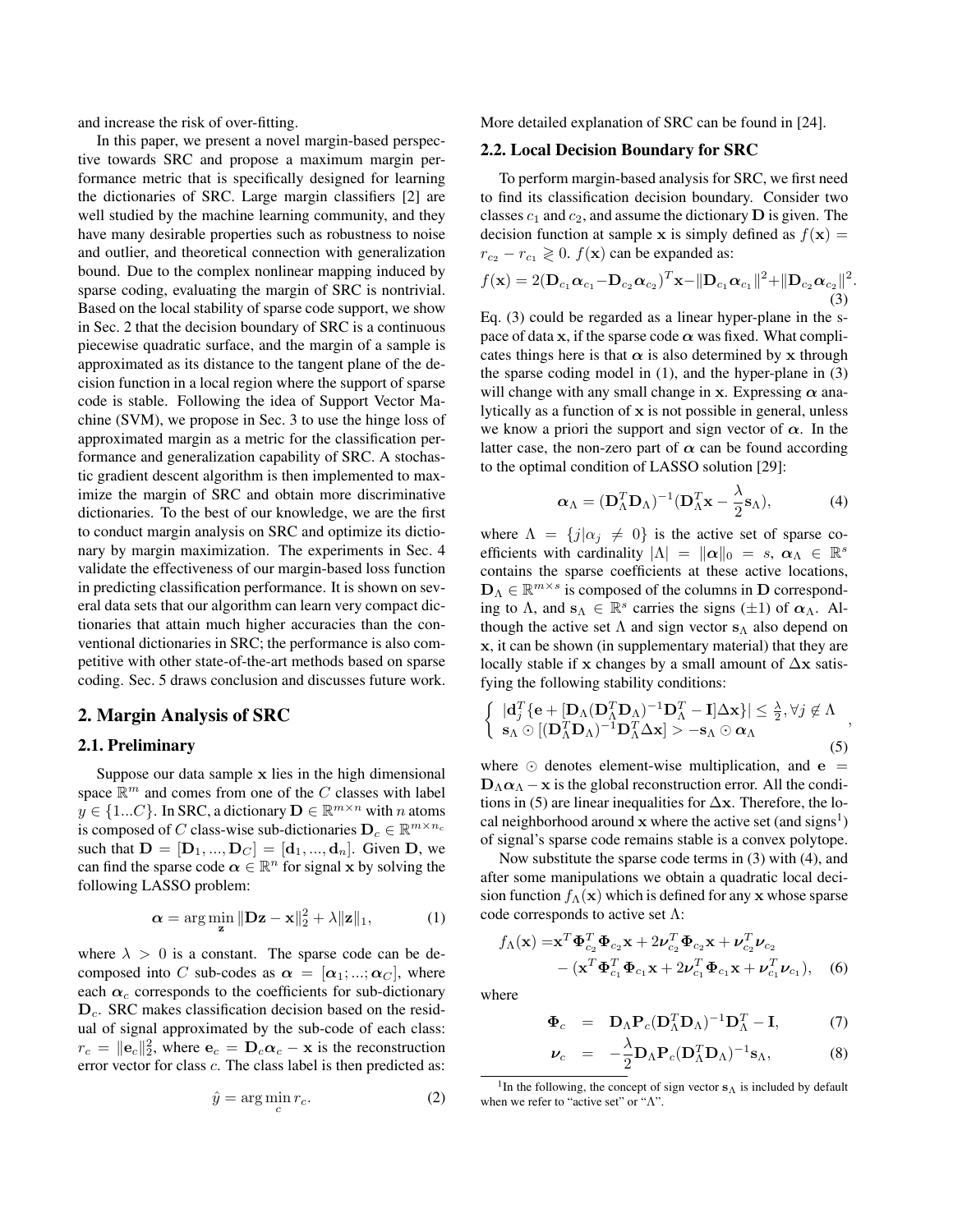and  $P_c$  is an  $s \times s$  diagonal matrix with 1 at positions corresponding to class *c* in the active set and 0 otherwise. The above analysis leads to the following proposition for the decision function of SRC.

Proposition 2.1 *The decision function of SRC is a piecewise quadratic function of input signal with the form of*

$$
f(\mathbf{x}) = f_{\Lambda}(\mathbf{x}),\tag{9}
$$

*for any* **x** *in the convex polytope defined by Eq.* (5) *where the active set* Λ *of its sparse code is stable.*

Since there are a set of quadratic decision functions each devoted to a local area of **x**, SRC is capable of classifying data which cannot be linearly or quadratically separated in a global sense. The decision boundary of SRC can be adapted to each local area in the most discriminative and compact way, which shares a similar idea with locally adaptive metric learning [7]. On the other hand, these quadratic functions as well as the partition of local areas cannot be adjusted individually; they are all tied via a common model **D**. This is crucial to reduce model complexity and enhance information sharing among different local regions, considering there could be as many as  $3^n$  regions<sup>2</sup> out of the partition of the entire signal space.

To find the decision boundary of SRC, we simply need to check at what values of **x**,  $f(\mathbf{x})$  will vary from positive to negative, as the decision threshold is 0. It has been show in [29] that the sparse code  $\alpha$  is a continuous function of **x**. Thus we can easily see that  $f(x)$  is also continuous over the entire domain of **x**, and the points on the decision boundary of SRC have to satisfy  $f(x) = 0$ , which is stated in the following proposition.

Proposition 2.2 *The decision boundary of SRC is a piecewise quadratic hypersurface defined by*  $f(\mathbf{x}) = 0$ .

### 2.3. Margin Approximation for SRC

For linear classifiers, the margin of a sample is defined as its distance from the decision hyperplane. In the context of SRC, we similarly define the margin of a sample  $x_0$  as its distance to the closest point on the decision boundary:  $\min_{f(\mathbf{x})=0} ||\mathbf{x}_0 - \mathbf{x}||_2$ . Unfortunately, due to the complexity of SRC's decision function  $f(x)$ , it is difficult to evaluate the associated margin directly.

Instead, we estimate  $\mathbf{x}_0$ 's margin by approximating  $f(\mathbf{x})$ with its tangent plane at  $x_0$ . Such approximation is appropriate only when gradient  $\nabla f(\mathbf{x})$  does not change too much as  $f(\mathbf{x})$  descents from  $f(\mathbf{x}_0)$  to 0, which is generally true based on the following observations. First, within each polytope for a stable active set  $\Lambda$ ,  $\nabla f_{\Lambda}(\mathbf{x})$  is a linear function of **x** and will not change a lot if  $x_0$  lies close



Figure 1. The histograms of the (a) correlation and (b) magnitude ratio between the decision function gradients  $\nabla f_{\Lambda_1}$  and  $\nabla f_{\Lambda_2}$  on the MNIST data set.  $\nabla f_{\Lambda_1}$  is the gradient at original data **x**, and  $\nabla f_{\Lambda_2}$  is the gradient at data with a small perturbation  $\Delta$ **x** from **x**, such that only one of the conditions in Eq. (5) is violated. Both (a) and (b) are highly peaked around 1.

to the boundary. Second, as implied by the empirical findings in Fig. 1, if we have two contiguous polytopes corresponding respectively to two stable active sets,  $\Lambda_1$  and  $\Lambda_2$ , which are the same except for one entry, then with a high probability the gradient of decision function in the two polytopes will be approximately the same near their border:  $\nabla f_{\Lambda_1} \approx \nabla f_{\Lambda_2}$ . This observation allows us to approximate the decision function over a number of polytopes with a common tangent plane. Third, as will be discussed in Sec. 3, we are more interested in the data samples near the decision boundary when optimizing a large margin classifier. Thus, those faraway samples whose margins cannot be accurately approximated can be safely ignored. Therefore, our approximation is also suitable for the use with margin maximization.

Once the decision function  $f(\mathbf{x})$  is linearly approximated, the margin  $\gamma$  of  $x_0$  is simply its distance (with sign) to the hyperplane  $f(\mathbf{x}) = 0$ :

$$
\gamma(\mathbf{x}_0) = \frac{f(\mathbf{x}_0)}{\|\nabla f(\mathbf{x}_0)\|_2} = \frac{f(\mathbf{x}_0)}{\|\nabla f_\Lambda(\mathbf{x}_0)\|_2}
$$

$$
= \frac{r_{c_2} - r_{c_1}}{2\|\boldsymbol{\Phi}_{c_2}^T \mathbf{e}_{c_2} - \boldsymbol{\Phi}_{c_1}^T \mathbf{e}_{c_1}\|_2},\tag{10}
$$

where we use the relationship  $\mathbf{e}_c = \mathbf{\Phi}_c \mathbf{x} + \mathbf{\nu}_c$  to simplify the expression in (10); all the  $\Phi_c$ 's and  $\nu_c$ 's are calculated according to (7) and (8) with the active set  $\Lambda$  of  $\mathbf{x}_0$ 's sparse code. It should be noted that the decision function gradient *∇f* is not defined on the borders of convex polytopes with different active sets. In such a case, we just replace *∥∇f∥*<sup>2</sup> with the largest directional derivative evaluated in all the pertinent polytopes.

In SRC, all data samples are usually normalized onto the unit ball such that  $||\mathbf{x}||_2 = 1$ . In this way, the change of  $f(\mathbf{x})$  in the direction of  $\mathbf{x}_0$  itself should not be taken into account when we calculate the margin of  $x_0$ . The margin

 ${}^{2}$ Each atom can be assigned with a positive, negative, or zero coefficient.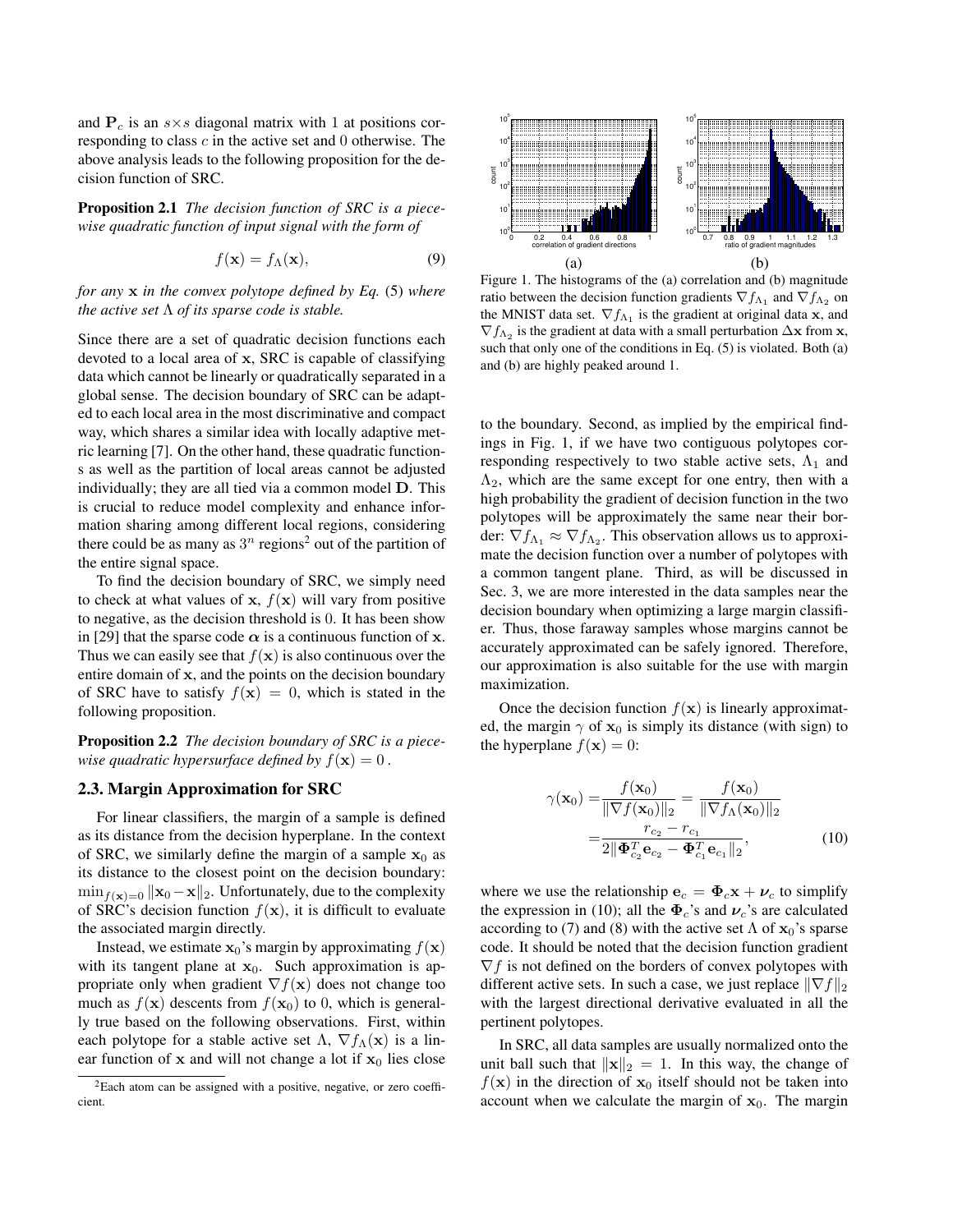

Figure 2. Top: decision function  $f(x)$  for class "7" against class "4" in the MNIST data set and its approximations, where **x** changes in the 1D neighborhood of a sample  $x_0$  in the direction of gradient  $\nabla f(\mathbf{x}_0)$ . Bottom: the images of **x** as it moves in the direction of  $\nabla f(\mathbf{x}_0)$  (from left to right). The central image corresponds to the original sample  $x_0$ .

expression can be further amended as

$$
\gamma(\mathbf{x}_0) = \frac{f(\mathbf{x}_0)}{\|\mathbf{M}\nabla f(\mathbf{x}_0)\|_2} = \frac{r_{c_2} - r_{c_1}}{2\|\mathbf{M}(\mathbf{\Phi}_{c_2}^T \mathbf{e}_{c_2} - \mathbf{\Phi}_{c_1}^T \mathbf{e}_{c_1})\|_2},\tag{11}
$$

where  $\mathbf{M} = (\mathbf{I} - \mathbf{x}_0 \mathbf{x}_0^T).$ 

Fig. 2 graphically illustrates our margin approximation approach for one image sample  $x_0$  from class "7" in the M-NIST digits data set. We evaluate the ground truth value of decision function  $f(x)$  at a series of data points **x** in a 1D interval generated by shifting  $x_0$  along the direction of  $\nabla f(\mathbf{x}_0)$ , and record all the points where the active set of sparse code changes. We can see that the piecewise smooth  $f(\mathbf{x})$  (plotted as a red curve) can be well approximated by the tangent of local quadratic decision function (green asterisk) in a neighborhood where the active set (whose stable region is delimitated by red plus) does not change too much. However, the linear approximation (blue cross) suggested by Eq. (3) is much less accurate, though they all intersect at point  $x_0$ . The margin (indicated by golden arrow) we find for this example is very close to its true value. Fig. 2 also shows how the appearance of the image signal is distorted to the imposter class "4" from its true class "7" as it moves along the gradient of decision function.

### 3. Maximum-Margin Dictionary Learning

The concept of maximum margin has been widely employed in training classifiers, and it serves as the cornerstone of many popular models including SVM. The classical analysis on SVM [22] established the relationship between the margin of the training set and the classifier's generalization error bound. Recently, a similar effort has been made for sparsity-based linear predictive classifier [18], which motivates us to design the dictionary for SRC from a perspective based on the margin analysis given in Sec. 2.

Suppose we have a set of *N* labeled training data samples:  $\{x_i, y_i\}_{i=1...N}$ . Learning a discriminative dictionary **D***<sup>∗</sup>* for SRC can be generally formulated as the following optimization problem:

$$
\mathbf{D}^* = \arg\min_{\mathbf{D}\in\mathcal{D}} \frac{1}{N} \sum_i \mathcal{L}(\mathbf{x}_i, y_i; \mathbf{D}).
$$
 (12)

where  $D$  denotes  $\mathbb{R}^{m \times n}$  dictionary space with unit-norm atoms. To maximize the margin of a training sample close to the decision boundary of SRC, we follow the similar idea in SVM and define the loss function  $\mathcal{L}(\mathbf{x}, y; \mathbf{D})$  using a multiclass hinge function:

$$
\mathcal{L}(\mathbf{x}, y; \mathbf{D}) = \sum_{c \neq y} \max\{0, -\gamma(\mathbf{x}, y, c) + b\},\qquad(13)
$$

where *b* is a non-negative parameter controlling the minimum required margin between classes, and

$$
\gamma(\mathbf{x}, y, c) = \frac{r_c - r_y}{2\|\mathbf{M}(\mathbf{\Phi}_c^T \mathbf{e}_c - \mathbf{\Phi}_y^T \mathbf{e}_y)\|_2},\tag{14}
$$

is the margin of sample **x** with label *y* calculated against a competing class  $c \neq y$ , which is adopted from Eq. (11). The loss function in (13) is zero if the sample margin is equal or greater than *b*; otherwise, it gives penalty linearly proportional to negative margin. Different from what is defined in SVM, the margin we use here is unnormalized since the unit dictionary atom constraint ensures the objective function is bounded. Moreover, (13) promotes multi-class margin by summing over all possible imposter classes *c* and optimizing the single parameter **D** that is shared by all classes. This offers an advantage over a set of one-versus-rest binary classifiers whose margins can only be optimized separately.

According to the numerator in (14), the residual difference between the correct and incorrect classes,  $r_c - r_y$ , should be maximized to achieve a large margin. Such requirement is consistent with the classification scheme in (2), and it has also been enforced in other dictionary learning algorithms such as [16]. In addition, we further introduce a novel term in the denominator of (14), which normalizes the nonuniform gradient of SRC decision function in different local regions and leads to a better estimation to the true sample margin.

#### 3.1. Online Dictionary Learning

We solve the optimization problem in Eq. (12) using an online algorithm based on stochastic gradient descent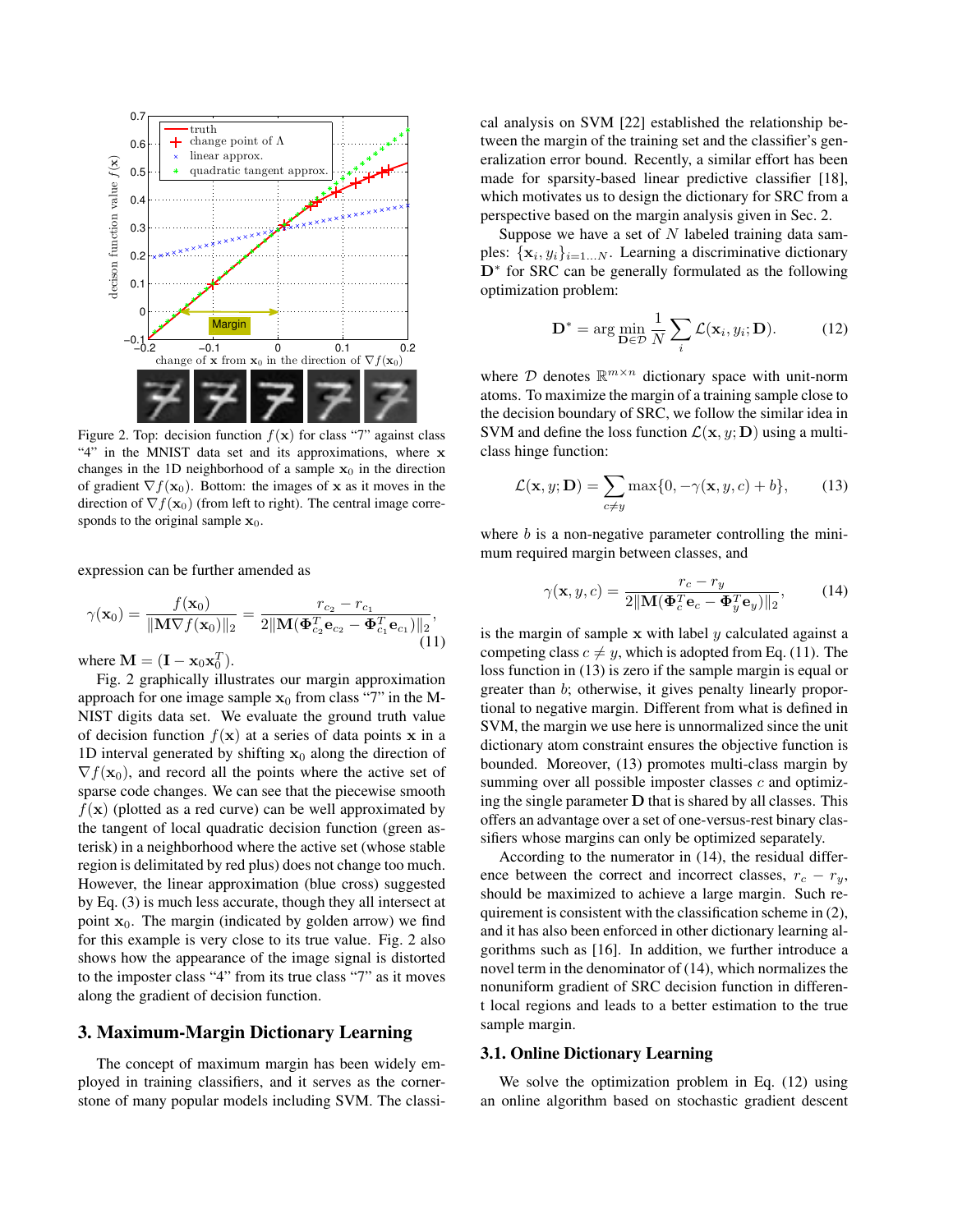method, which is usually favored when the objective function is an expectation over a large number of training samples [15]. In our algorithm, the dictionary is first initialized with a reasonable guess  $D^0$  (which can be the concatenation of sub-dictionaries obtained by applying K-means or random selection to each class). Then we go through the whole data set multiple times and iteratively update the dictionary with decreasing step size until convergence. In the *t*-th iteration, a single sample (**x***, y*) is drawn from the data set randomly and the dictionary is updated in the direction of the gradient of its loss function:

$$
\mathbf{D}^{t} = \mathbf{D}^{t-1} - \rho^{t} [\nabla_{\mathbf{D}} \mathcal{L}(\mathbf{x}, y; \mathbf{D}^{t-1})]^{T}, \qquad (15)
$$

where  $\rho^t$  is the step size at iteration *t*. It is selected as  $\rho^t$  = *ρ* 0 *√*  $\frac{\rho^0}{(t-1)/N+1}$  with initial step size  $\rho^0$ . The gradient of our loss function is

$$
\nabla_{\mathbf{D}} \mathcal{L}(\mathbf{x}, y; \mathbf{D}) = -\sum_{c \in \mathcal{C}(\mathbf{x}, y)} \nabla_{\mathbf{D}} \gamma(\mathbf{x}, y, c) \qquad (16)
$$

where  $C(\mathbf{x}, y) = \{c | c \neq y, \gamma(\mathbf{x}, y, c) < b\}$ . We ignore those competing classes with zero margin gradien $t(\gamma(\mathbf{x}, y, c) > b)$  or zero sub-gradient  $(\gamma(\mathbf{x}, y, c) = b)$ . The latter case occurs with very low probability in practice and thus will not affect the convergence of stochastic gradient descent as long as a suitable step size is chosen [3].

All that remains to be evaluated is  $\nabla_{\mathbf{D}} \gamma(\mathbf{x}, y, c)$ , which can be obtained by taking derivative of Eq. (14) with respect to **D**. We realize from the results in [18] that the active set Λ for any particular sample **x** is stable when there is a small perturbation applied to dictionary **D**. Since the approximation of margin is also based on a locally stable  $\Lambda$ , we can safely deduce that  $\gamma(\mathbf{x}, y, c)$  is a differentiable function of **D**. In this way, we circumvent the trouble of indifferentiability when directly taking derivative of sparse code with respect to **D** as has been done in [14, 26]. In addition, since (14) depends only on  $\mathbf{D}_{\Lambda}$ , we just need to update those dictionary atoms corresponding to the active set  $\Lambda$  of each sample **x**. The dictionary updating rule in (15) can be rewritten as:

$$
\mathbf{D}_{\Lambda}^{t} = \mathbf{D}_{\Lambda}^{t-1} + \rho^{t} \cdot [\nabla_{\mathbf{D}_{\Lambda}} \gamma(\mathbf{x}, y, c)]^{T}, \quad (17)
$$

which is repeated for all  $c \in C(\mathbf{x}, y)$ . The specific form of  $\nabla_{\mathbf{D}_{\Lambda}} \gamma(\mathbf{x}, y, c)$  is given in supplementary material. Once the dictionary is updated in the current iteration, all its atoms are projected to the unit ball to comply with the constraint that  $D \in \mathcal{D}$ . The overall Maximum-Margin Dictionary Learning (MMDL) approach is summarized in Algorithm 1.

## 3.2. Interpreting the Learning Algorithm

The gradient term in (17) takes a very complicated form as given in supplementary material. Nevertheless, some intuition can be obtained from its expression about how our Algorithm 1 Maximum-Margin Dictionary Learning (M-MDL) for SRC

**Input:** labeled data set  $S = {\mathbf{x}_i, y_i}$ , dictionary size *n*, sparse regularization *λ*, required margin *b*

Output: dictionary **D**

- 1: initialize **D** with all class-wise sub-dictionaries  $D_c$  (obtained using K-means)
- 2: set  $t = 1$
- 3: while not converge do
- 4: randomly permute data set *S*
- 5: for each  $(\mathbf{x}, y) \in S$  do
- 6: **for** each *c* in  $C(\mathbf{x}, y)$  do
- 7: update  $D_\Lambda$  according to Eq. (17)
- 8: end for
- 9: **d**<sub>*j*</sub>  $\leftarrow$  **d**<sub>*j*</sub> $\left|\left|\mathbf{d}_j\right|\right|$  for each  $j \in \Lambda$
- 10:  $t \leftarrow t + 1$
- 11: end for
- 12: end while
- 13: return **D**

algorithm works. We first notice that Eq. (17) will add **e***<sup>c</sup>* to all the active atoms associated with class  $c$  and subtract  $e<sub>y</sub>$ from all the active atoms associated with class *y*, both with a scaling factor proportional to each atom's sparse coefficient. Such operation effectively "pulls" those active atoms of correct class towards the signal, and "pushes" those active atoms of imposter class away from the signal, which is similar to the strategies used to optimize codebook in Learning Vector Quantization (LVQ) [11] and Large Margin Nearest Neighbor (LMNN) [23]. In addition, (17) also uses the overall reconstruction error **e** and the projections of **e***<sup>c</sup>* and **e***<sup>y</sup>* as the ingredients to update the active atoms from *all* the classes, which is reasonable because the sparse code is jointly determined by all the active atoms.

On the other hand, we observe from Eq. (16) that only those difficult samples that have small margins against the imposter classes are selected to participate in dictionary training. Similar sample selection schemes are also found in LVQ and LMNN. Therefore, our choice of hinge loss function is supported from the perspective of other previously developed large-margin classifiers.

#### 4. Experimental Results

#### 4.1. Algorithm Analysis

To get a better understanding of the proposed method, we first conduct some analysis on its behavior in this section using a subset of 20,000 training samples from the MNIST [12] digits data set.

The accuracy of SRC margin approximation, which is key to the effectiveness of our method, is first investigated. Because it is impossible to find the exact margin of a sample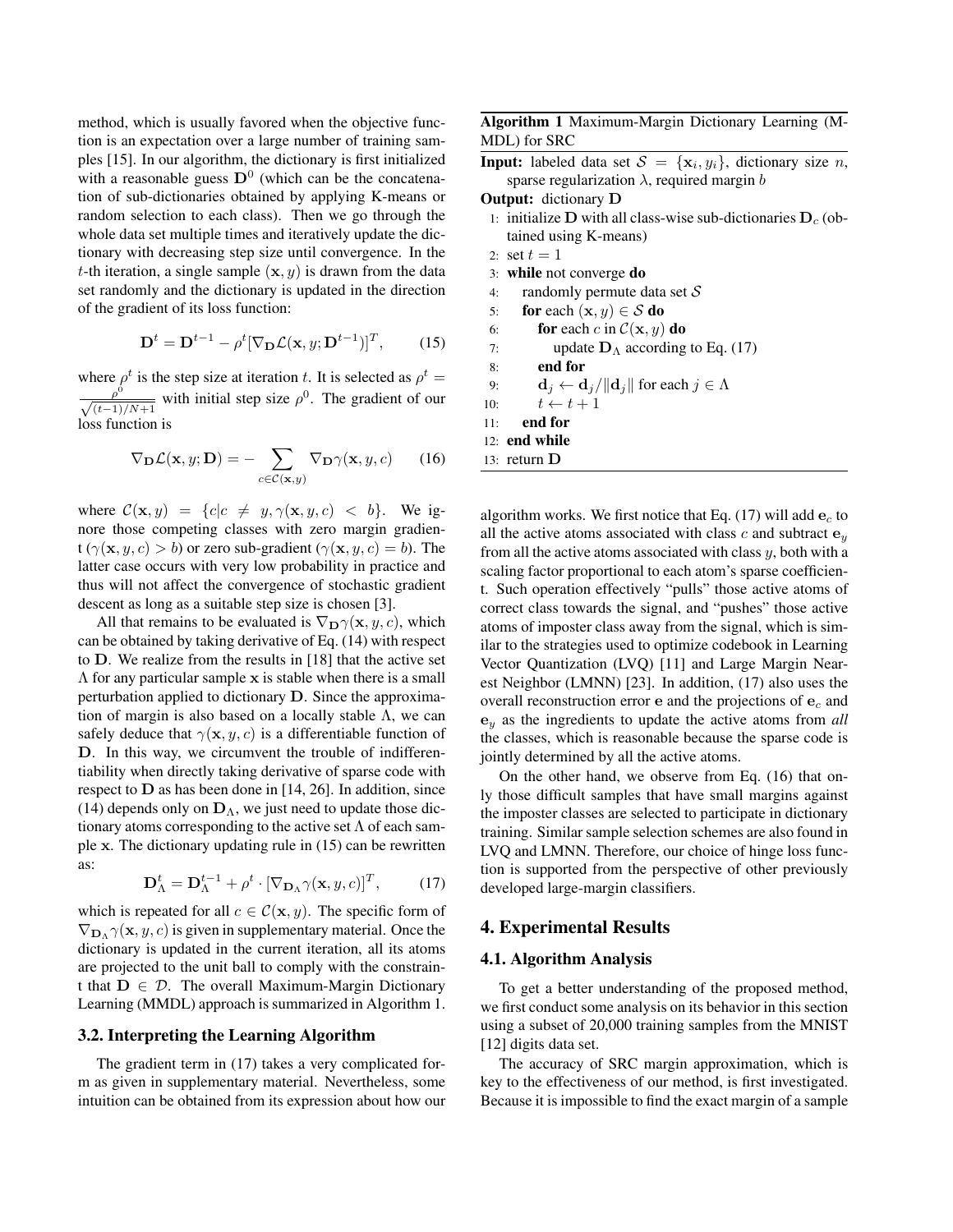

Figure 3. Distributions of estimated margin  $\gamma(\mathbf{x})$  and residual different  $r_{c_2} - r_{c_1}$  plotted against directional margin measured in the gradient direction *∇f*(**x**).



Figure 4. The objective function on training set and recognition accuracy on test set during the iterations of MMDL algorithm.

 $x_0$ , we use the shortest distance between  $x_0$  and the decision boundary *in the gradient direction*  $\nabla f(\mathbf{x}_0)$  as a surrogate to the ground truth margin. Such "directional margin" is found by a line search and plotted in Fig. 3 against the estimated margin  $\gamma(\mathbf{x}_0)$  using Eq. (11) for all the samples. A strong linear relationship is observed between the directional and estimated margin, especially for those samples with small margins which are indeed to the interest of our algorithm. We also plot the distribution of residual difference  $r_{c_2}$  –  $r_{c_1}$ , which shows a weaker correlation with the directional margin. This justifies that maximizing  $\gamma(\mathbf{x})$  as defined in (14) is a better choice than simply maximizing  $r_{c_2} - r_{c_1}$  for large-margin optimization.

The behavior of our MMDL algorithm is examined in Fig. 4. The objective function value over the training samples decreases steadily and converges in about 70 iterations. At the same time, the recognition accuracy on a separate test set is remarkably improved during the iterations, indicating a good correspondence between our margin-based objective function and SRC's generalized performance<sup>3</sup>.

The minimum required margin *b* in Eq. (13) is an important parameter in MMDL, whose effect on recognition performance is shown in Table 1. A too small value of *b*

Table 1. The effect of parameter *b* on classification accuracy.

|                                              |       | 0.05 | $\Omega$ 1 | 0.15                    |  |
|----------------------------------------------|-------|------|------------|-------------------------|--|
| train acc.   100.00 100.00 99.44 98.45 97.39 |       |      |            |                         |  |
| test acc.                                    | 96.78 |      |            | 98.01 98.13 97.36 96.77 |  |
|                                              |       |      |            |                         |  |



Figure 5. Dictionary atoms for MNIST digits data, learned using unsupervised sparse coding (row 1, 3) and MMDL (row 2, 4).



Figure 6. Correlation between the first principal component of atoms from different dictionaries and the LDA directions of the MNIST training data.

leads to over-fitting to training set, while a too large value leads to bias of the classification objective. We find  $b = 0.1$ is generally a good choice on different data sets, and gradually reducing *b* during the iterations can help the algorithm focus more on those hard samples near decision boundary.

The image patterns of some dictionary atoms obtained using MMDL are shown in Fig. 5, together with those obtained using unsupervised sparse coding [13], which were used to initialize the dictionary in MMDL. The discriminative atoms trained with MMDL look quite different from their initial reconstructive appearances, and place more emphasis on local edge features that are unique to each class. The discriminative power of our learned dictionary can be further demonstrated in Fig. 6, which shows that, compared with K-means and unsupervised sparse coding, the MMDL algorithm learns dictionary atoms whose first principle component has a much higher correlation with most of the LDA directions (especially the first one) of the training data. Although LDA directions may not be optimal for SRC, our dictionary atoms appear to be more devoted to discriminative features instead of reconstructive ones.

#### 4.2. Recognition Performance Evaluation

Now we report the recognition performance of the proposed method on several benchmark data sets. SRC is most well known for face recognition task, therefore we first test

<sup>&</sup>lt;sup>3</sup>We do observe some small fluctuations on the testing accuracy, which is caused by the stochastic gradient descent.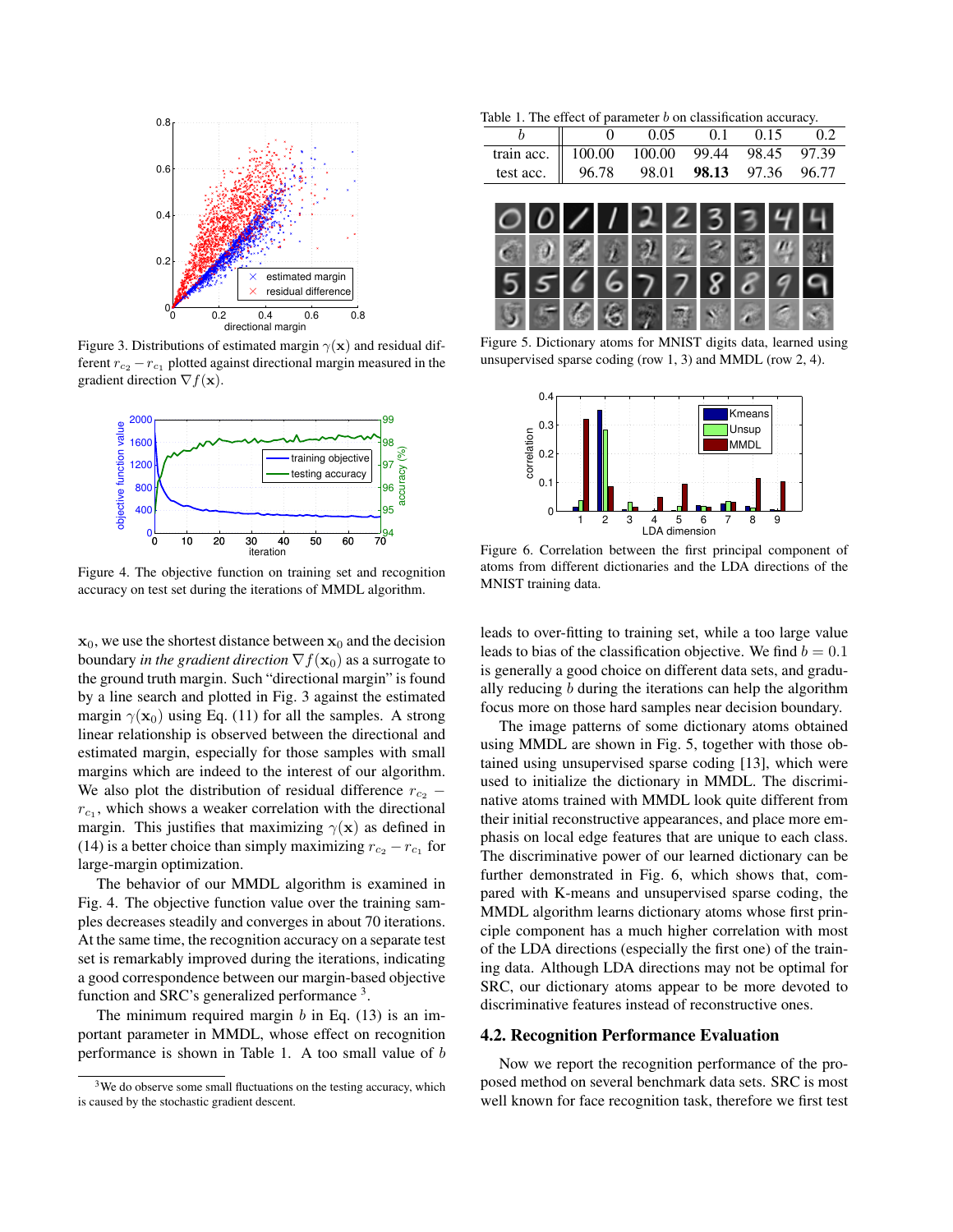| Method                 | Extended<br>YaleB | AR Face |  |
|------------------------|-------------------|---------|--|
| Full                   | 97.34             | 96.50   |  |
| Subsample              | 91.20             | 73.17   |  |
| $KSVD$ [1]             | 88.63             | 90.00   |  |
| Kmeans                 | 95.44             | 90.00   |  |
| Unsup $[13]$           | 96.35             | 90.33   |  |
| LC-KSVD [10]           | 95.00             | 93.70   |  |
| <b>MMDL</b>            | 97.34             | 97.33   |  |
| Error reduction $(\%)$ | 27.12             | 72.39   |  |

Table 2. Recognition accuracies (%) on face databases.

Table 3. Performance of SRC on the MNIST digits database.

| Accuracy $(\% )$ |
|------------------|
| 98.05            |
| 82.19            |
| 94.19            |
| 94.84            |
| 98.74            |
| 98.76            |
| 75.97            |
|                  |

on two face data sets: extended YaleB [9] and AR face [17]. We use 2,414 face images of 38 subjects from the extended YaleB data set, and a subset containing 2,600 images of 50 female and 50 male subjects from the AR face data set. We follow the procedure in [10] to split the training and test data, and obtain random projected face features of 504(540)-dimension for extended YaleB(AR face). For both data sets, we compare the performance of SRC with dictionaries obtained from the full training set ("Full"), random subsampling of training set ("Subsample"), KSVD [1], K-means ("Kmeans"), unsupervised sparse coding ("Unsup") [13], and our MMDL algorithm. Comparison with the state-of-the-art results of LC-KSVD [10] is also given, which employs a linear classification model on space codes. For extended YaleB(AR face), 15(5) atoms per subject are used for all the dictionaries expect for "Full", and  $\lambda$  is set as 0*.*01(0*.*005). As shown in Table 2, MMDL achieves the highest accuracies on both data sets, and outperforms the "Full" SRC on AR face using a much smaller dictionary. The huge reduction in the error rate of MMDL with respect to its initialization value given by "Unsup" further confirms the effectiveness of our learning algorithm.

Our method is also evaluated on the full MNIST data set, which contains 60,000 images for training and 10,000 for testing. We use PCA to reduce the dimension of each image such that 99% energy is preserved, and set  $\lambda = 0.1$ . Table 3 lists the classification accuracies of SRC with dictionaries trained using various methods and with different sizes. MMDL is shown to be advantageous over other methods in terms of both accuracy and dictionary compactness,



Figure 7. Distributions of correctly and incorrectly classified test samples plotted against estimated margin and reconstruction residual using the atoms from predicted class.



Figure 8. Two misclassified samples corresponding to the red crosses marked by (a) and (b) in Fig. 7. From left to right: original sample; reconstruction with atoms of predicted class; reconstruction with atoms of truth class; sparse coefficients.

the latter of which implies higher efficiency in computation as well as storage. Note that we are unable to evaluate SR-C with the "Full" setting because the memory required for the operation on such a huge dictionary exceeds our system capacity (32GB).

Fig. 7 reveals the distinct distributions of correctly and incorrectly classified samples in terms of estimated margin and reconstruction residual with predicted class. The incorrect samples are observed to have higher residuals and smaller margins, which is expected since hard samples typically can not be well represented by the corresponding classes and lie close to the boundary of imposter classes. This provides another evidence to show the accuracy of our margin estimation. Therefore, the estimated margin can also serve as a metric of classification confidence, based on which the classification results could be further refined. Two cases of failed test samples are illustrated in Fig. 8. The digit "7" in (a) is misclassified as "2" with a large margin due to the strong inter-class similarity and high intra-class variation insufficiently captured by the training set. The digit "5" in (b) cannot be faithfully represented by any class; such an outlier has a very small margin and thus can be potentially detected for special treatment.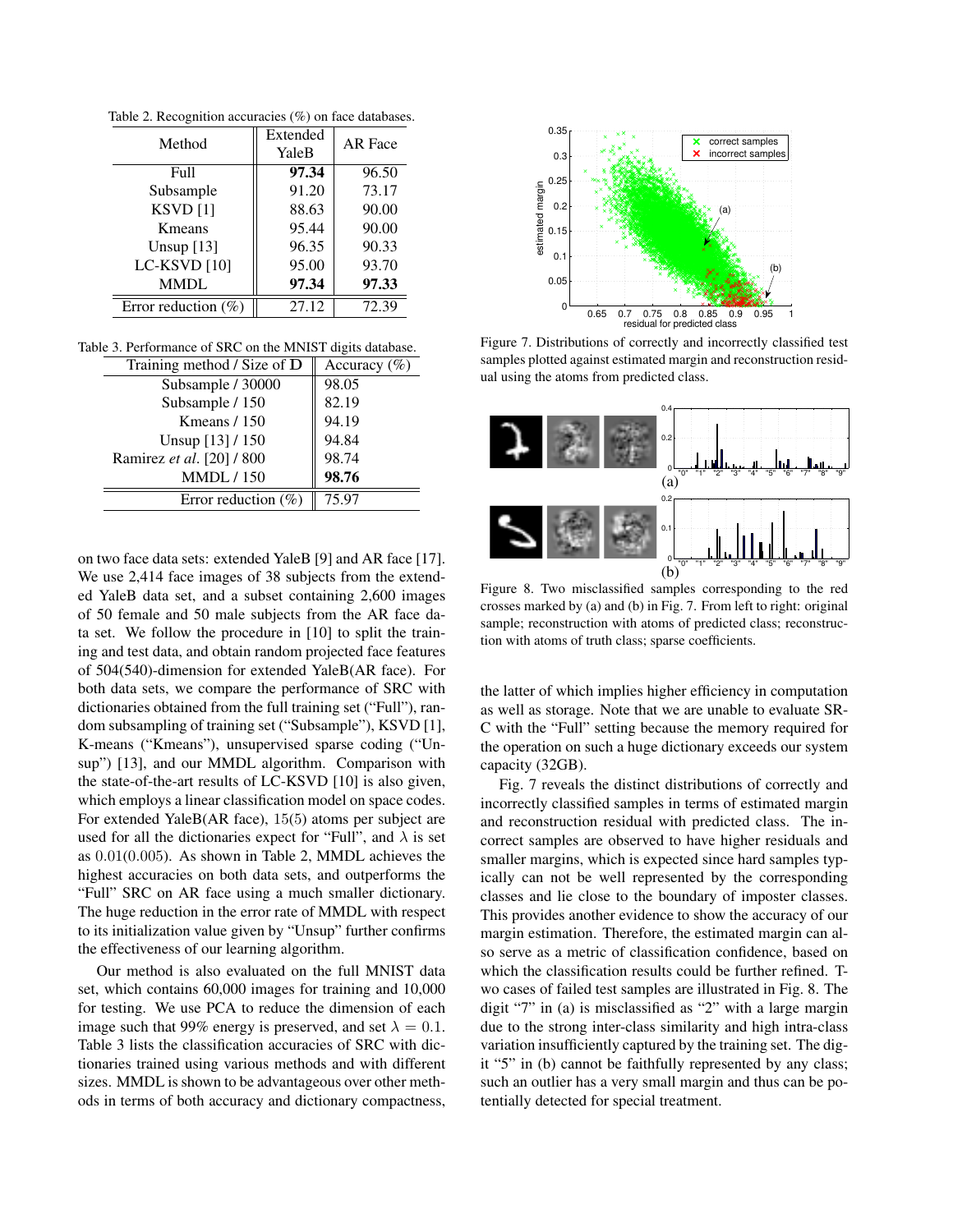## 5. Conclusion and Future Directions

An in-depth analysis of the classification margin for SRC is presented in this paper. We show that the decision boundary of SRC is a continuous piecewise quadratic hypersurface, and it can be approximated by its tangent plane in a local region to facilitate the margin estimation. A learning algorithm based on stochastic gradient descent is derived to maximize the margins of training samples, which generates compact dictionaries with substantially improved discriminative power observed on several data sets.

In the future work, we will explore better ways to approximate the margin of samples far away from the decision boundary in the hope to further improve dictionary quality. It would also be of great interest to establish a strict relationship between the margin and generalization performance of SRC, so that a better knowledge can be gained about under what circumstances is SRC expected to perform best.

## Acknowledgement

The work is supported by the U.S. Army Research Laboratory and U.S. Army Research Office under grant number W911NF-09-1-0383.

## References

- [1] M. Aharon, M. Elad, and A. Bruckstein. K-SVD: An algorithm for designing overcomplete dictionaries for sparse representation. *IEEE Trans. Sig. Proc.*, 54(11):4311–4322, 2006.
- [2] B. E. Boser, I. M. Guyon, and V. N. Vapnik. A training algorithm for optimal margin classifiers. In *the 5th Annual Workshop on Computational Learning Theory*, pages 144– 152, 1992.
- [3] L. Bottou. Stochastic learning. In O. Bousquet and U. von Luxburg, editors, *Advanced Lectures on Machine Learning*, Lecture Notes in Artificial Intelligence, LNAI 3176, pages 146–168. Springer Verlag, 2004.
- [4] D. M. Bradley and J. A. Bagnell. Differential sparse coding. In *Adv. NIPS*, pages 113–120, 2008.
- [5] C.-K. Chiang, C.-H. Duan, S.-H. Lai, and S.-F. Chang. Learning component-level sparse representation using histogram information for image classification. In *Proc. ICCV*, pages 1519–1526, 2011.
- [6] S. F. Cotter. Sparse representation for accurate classification of corrupted and occluded facial expressions. In *Proc. ICAS-SP*, pages 838–841, 2010.
- [7] C. Domeniconi, J. Peng, and D. Gunopulos. Locally adaptive metric nearest-neighbor classification. *IEEE Trans. PAMI*, 24(9):1281–1285, 2002.
- [8] K. Engan, S. O. Aase, and J. Hakon Husoy. Method of optimal directions for frame design. In *Proc. ICASSP*, pages 2443–2446, 1999.
- [9] A. Georghiades, P. Belhumeur, and D. Kriegman. From few to many: illumination cone models for face recogni-

tion under variable lighting and pose. *IEEE Trans. PAMI*, 23(6):643–660, 2001.

- [10] Z. Jiang, Z. Lin, and L. S. Davis. Learning a discriminative dictionary for sparse coding via label consistent K-SVD. In *Proc. CVPR*, pages 1697–1704, 2011.
- [11] T. Kohonen. Improved versions of learning vector quantization. In *IJCNN International Joint Conference on Neural Networks*, volume 1, pages 545–550, 1990.
- [12] Y. LeCun, L. Bottou, Y. Bengio, and P. Haffner. Gradientbased learning applied to document recognition. *Proceedings of the IEEE*, 86(11):2278–2324, 1998.
- [13] H. Lee, A. Battle, R. Raina, and A. Y. Ng. Efficient sparse coding algorithms. In *Adv. NIPS*, pages 801–808, 2007.
- [14] J. Mairal, F. Bach, and J. Ponce. Task-driven dictionary learning. *IEEE Trans. PAMI*, 32(4), 2012.
- [15] J. Mairal, F. Bach, J. Ponce, and G. Sapiro. Online dictionary learning for sparse coding. In *Proc. ICML*, pages 689–696, 2009.
- [16] J. Mairal, F. Bach, J. Ponce, G. Sapiro, and A. Zisserman. Discriminative learned dictionaries for local image analysis. In *Proc. CVPR*, pages 1–8, 2008.
- [17] A. Martinez and R. Benavente. The AR face database. CVC Technical Report 24, 1998.
- [18] N. Mehta and A. Gray. Sparsity-based generalization bounds for predictive sparse coding. In *Proc. ICML*, 2013. accepted.
- [19] Q. Qiu, Z. Jiang, and R. Chellappa. Sparse dictionary-based representation and recognition of action attributes. In *Proc. ICCV*, pages 707–714, 2011.
- [20] I. Ramirez, P. Sprechmann, and G. Sapiro. Classification and clustering via dictionary learning with structured incoherence and shared features. In *Proc. CVPR*, pages 3501– 3508, 2010.
- [21] M. Soltanolkotabi and E. J. Candes. A geometric analysis of subspace clustering with outliers. *arXiv preprint arXiv:1112.4258*, 2011.
- [22] V. Vapnik. *The nature of statistical learning theory*. springer, 1999.
- [23] K. Q. Weinberger, J. Blitzer, and L. K. Saul. Distance metric learning for large margin nearest neighbor classification. In *Adv. NIPS*, pages 1473–1480, 2006.
- [24] J. Wright, A. Y. Yang, A. Ganesh, S. S. Sastry, and Y. Ma. Robust face recognition via sparse representation. *IEEE Trans. PAMI*, 31(2):210–227, 2009.
- [25] J. Yang, J. Wang, and T. S. Huang. Learning the sparse representation for classification. In *Proc. ICME*, pages 1–6, 2011.
- [26] J. Yang, Z. Wang, Z. Lin, X. Shu, and T. Huang. Bilevel sparse coding for coupled feature spaces. In *Proc. CVPR*, 2012.
- [27] M. Yang, L. Zhang, X. Feng, and D. Zhang. Fisher discrimination dictionary learning for sparse representation. In *Proc. ICCV*, pages 543–550, 2011.
- [28] L. Zhang, M. Yang, and X. Feng. Sparse representation or collaborative representation: Which helps face recognition? In *Proc. ICCV*, pages 471–478, 2011.
- [29] H. Zou, T. Hastie, and R. Tibshirani. On the "degrees of freedom" of the LASSO. *The Annals of Statistics*, 35(5):2173– 2192, 2007.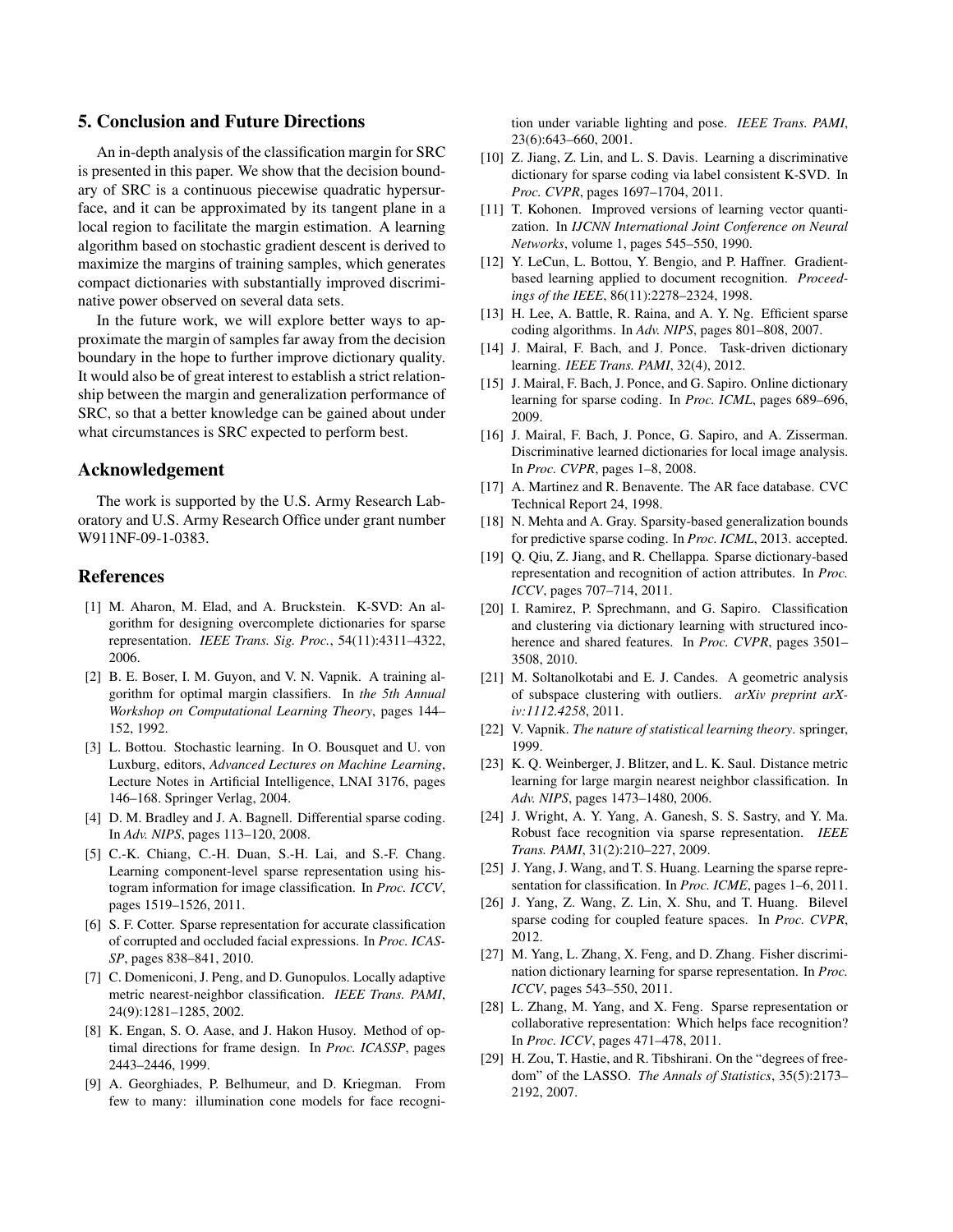## A. Derivation of the Active Set Stability Conditions in Eq. (5)

Let  $\alpha$  be the sparse code for signal **x** as given by Eq. (1). When **x** is perturbed by  $\Delta$ **x**, the sparse code changes by  $\Delta \alpha$ . If the new sparse code  $\alpha + \Delta \alpha$  shares the same support  $\Lambda$  and sign vector  $s_\Lambda$  with  $\alpha$ , then the following conditions for LASSO solution must be satisfied:

$$
|\mathbf{d}_{j}^{T}[\mathbf{x} + \Delta \mathbf{x} - \mathbf{D}_{\Lambda}(\boldsymbol{\alpha}_{\Lambda} + \Delta \boldsymbol{\alpha}_{\Lambda})]| \leq \lambda/2, \ \forall j \notin \Lambda,
$$
\n(A.1)

$$
\mathbf{d}_{j}^{T}[\mathbf{x} + \Delta \mathbf{x} - \mathbf{D}_{\Lambda}(\boldsymbol{\alpha}_{\Lambda} + \Delta \boldsymbol{\alpha}_{\Lambda})] = \lambda/2, \ \forall j \in \Lambda,
$$
\n(A.2)

$$
\mathbf{s}_{\Lambda} \odot (\boldsymbol{\alpha}_{\Lambda} + \Delta \boldsymbol{\alpha}_{\Lambda}) > \mathbf{0}.\tag{A.3}
$$

From the equality condition (A.2), it is easy to see that

$$
\Delta \alpha_{\Lambda} = (\mathbf{D}_{\Lambda}^T \mathbf{D}_{\Lambda})^{-1} \mathbf{D}_{\Lambda}^T \Delta \mathbf{x}.
$$
 (A.4)

Plug  $(A.4)$  into  $(A.1)$  and  $(A.3)$ , and we can obtain the conditions in  $(5)$ .

### B. Calculation of the Margin Gradient in Eq. (17)

Denote  $\mathbf{q}_c = \mathbf{\Phi}_c^T \mathbf{e}_c - \mathbf{\Phi}_y^T \mathbf{e}_y$  and  $Q_c = ||\mathbf{Mq}_c||$ . The gradient of margin defined in Eq. (14) can be expressed as

$$
\nabla_{\mathbf{D}} \gamma(\mathbf{x}, y, c) = \frac{1}{2Q_c^2} [\nabla_{\mathbf{D}} (r_c - r_y) Q_c - (r_c - r_y) Q_c^{-1} \mathbf{q}_c^T \mathbf{M}^T \mathbf{M} \nabla_{\mathbf{D}} (\mathbf{\Phi}_c^T \mathbf{e}_c - \mathbf{\Phi}_y^T \mathbf{e}_y)].
$$
\n(B.1)

Eq. (B.1) entails the evaluation of the following derivatives for any particular class *c*:

$$
\nabla_{\mathbf{D}}r_c = \frac{\partial ||\mathbf{e}_c||^2}{\partial \mathbf{e}_c} \nabla_{\mathbf{D}}\mathbf{e}_c = 2\mathbf{e}_c{}^T (\nabla_{\mathbf{D}}\Phi_c \mathbf{x} + \nabla_{\mathbf{D}}\nu_c),
$$
(B.2)

and

$$
\nabla_{\mathbf{D}}(\mathbf{\Phi}_c^T \mathbf{e}_c) = \nabla_{\mathbf{D}}(\mathbf{\Phi}_c)^T \mathbf{e}_c + \mathbf{\Phi}_c^T \nabla_{\mathbf{D}} \mathbf{e}_c = \nabla_{\mathbf{D}}(\mathbf{\Phi}_c)^T \mathbf{e}_c + \mathbf{\Phi}_c^T (\nabla_{\mathbf{D}} \mathbf{\Phi}_c \mathbf{x} + \nabla_{\mathbf{D}} \nu_c).
$$
(B.3)

We still need to find  $\nabla_{\mathbf{D}} \Phi_c$  and  $\nabla_{\mathbf{D}} \nu_c$ . Their derivatives with respect to the  $(i, j)$ -th element of  $\mathbf{D}$ ,  $d_{ij}$ , are

$$
\frac{\partial \Phi_c}{\partial d_{ij}} = \frac{\partial \mathbf{D}_{\Lambda}}{\partial d_{ij}} \mathbf{P}_c (\mathbf{D}_{\Lambda}^T \mathbf{D}_{\Lambda})^{-1} \mathbf{D}_{\Lambda}^T + \mathbf{D}_{\Lambda} \mathbf{P}_c \left[ \frac{\partial (\mathbf{D}_{\Lambda}^T \mathbf{D}_{\Lambda})^{-1}}{\partial d_{ij}} \mathbf{D}_{\Lambda}^T + (\mathbf{D}_{\Lambda}^T \mathbf{D}_{\Lambda})^{-1} \frac{\partial \mathbf{D}_{\Lambda}^T}{\partial d_{ij}} \right]
$$
\n
$$
= I(j \in \Lambda) \cdot \left[ I(cls(j) = c) \cdot \mathbf{u}_i \mathbf{A}^{-1} (\Lambda^{-1}(j)) : \mathbf{D}_{\Lambda}^T - \mathbf{D}_{\Lambda} \mathbf{P}_c \mathbf{A}^{-1} \frac{\partial \mathbf{D}_{\Lambda}^T \mathbf{D}_{\Lambda}}{\partial d_{ij}} \mathbf{A}^{-1} \mathbf{D}_{\Lambda}^T + \mathbf{D}_{\Lambda} \mathbf{P}_c \mathbf{A}^{-1}(:,\Lambda^{-1}(j)) \mathbf{u}_i^T \right]
$$
\n
$$
= I(j \in \Lambda) \cdot \left[ I(cls(j) = c) \cdot \mathbf{u}_i \mathbf{A}^{-1} (\Lambda^{-1}(j)) : \mathbf{D}_{\Lambda}^T - \mathbf{D}_{\Lambda} \mathbf{P}_c \mathbf{A}^{-1} \mathbf{u}_{\Lambda^{-1}(j)} \mathbf{D}_{\Lambda}(i,:) \mathbf{A}^{-1} \mathbf{D}_{\Lambda}^T + \mathbf{D}_{\Lambda} \mathbf{P}_c \mathbf{A}^{-1} \mathbf{D}_{\Lambda}^T \right]
$$
\n
$$
- \mathbf{D}_{\Lambda} \mathbf{P}_c \mathbf{A}^{-1} \mathbf{D}_{\Lambda}(i,:) = c) \cdot \mathbf{u}_i \mathbf{A}^{-1} (\Lambda^{-1}(j)) : \mathbf{D}_{\Lambda}^T - \mathbf{D}_{\Lambda} \mathbf{P}_c \mathbf{A}^{-1}(:,\Lambda^{-1}(j)) \mathbf{D}_{\Lambda}(i,:) \mathbf{A}^{-1} \mathbf{D}_{\Lambda}^T
$$
\n
$$
- \mathbf{D}_{\Lambda} \mathbf{P}_c \mathbf{A}^{-1} \mathbf{D}_{\Lambda}(i,:) \mathbf{T} \mathbf
$$

and

$$
\frac{\partial \nu_c}{\partial d_{ij}} = -\frac{\lambda}{2} \frac{\partial \mathbf{D}_{\Lambda}}{\partial d_{ij}} \mathbf{P}_c (\mathbf{D}_{\Lambda}^T \mathbf{D}_{\Lambda})^{-1} \mathbf{s}_{\Lambda} + \frac{\lambda}{2} \mathbf{D}_{\Lambda} \mathbf{P}_c (\mathbf{D}_{\Lambda}^T \mathbf{D}_{\Lambda})^{-1} \frac{\partial \mathbf{D}_{\Lambda}^T \mathbf{D}_{\Lambda}}{\partial d_{ij}} (\mathbf{D}_{\Lambda}^T \mathbf{D}_{\Lambda})^{-1} \mathbf{s}_{\Lambda}
$$
  
\n
$$
= -\frac{\lambda}{2} I(j \in \Lambda) \cdot \left[ I(cls(j) = c) \cdot \mathbf{u}_i \mathbf{A}^{-1} (\Lambda^{-1}(j), :) \mathbf{s}_{\Lambda} - \mathbf{D}_{\Lambda} \mathbf{P}_c \mathbf{A}^{-1}(:, \Lambda^{-1}(j)) \mathbf{D}_{\Lambda}(i, :) \mathbf{A}^{-1} \mathbf{s}_{\Lambda} - \mathbf{D}_{\Lambda} \mathbf{P}_c \mathbf{A}^{-1} \mathbf{D}_{\Lambda}(i, :)^T \mathbf{A}^{-1} (\Lambda^{-1}(j), :) \mathbf{s}_{\Lambda} \right],
$$
\n(B.5)

where  $I(\cdot)$  is the indicator function,  $cls(j)$  is the class label for *j*-th dictionary atom,  $\mathbf{A} = \mathbf{D}_{\Lambda}^T \mathbf{D}_{\Lambda}^A$ ,  $\mathbf{u}_i$  is  $m \times 1$  unit column vector with *i*-th element equal to 1,  $\mathbf{u}_{\Lambda^{-1}(j)}$  is  $s \times 1$  unit column vector with  $\Lambda^{-1}(j)$ -th element equal to 1,  $\Lambda(k)^5$  denotes

<sup>&</sup>lt;sup>4</sup>In practice, we set  $\mathbf{A} = \mathbf{D}_{\Lambda}^T \mathbf{D}_{\Lambda} + \epsilon \cdot \mathbf{I}$  to ensure the stability of the inverse of **A**, where  $\epsilon$  is a small positive constant.

 $5$ Here Λ is used to denote set or function interchangeably, depending on its context.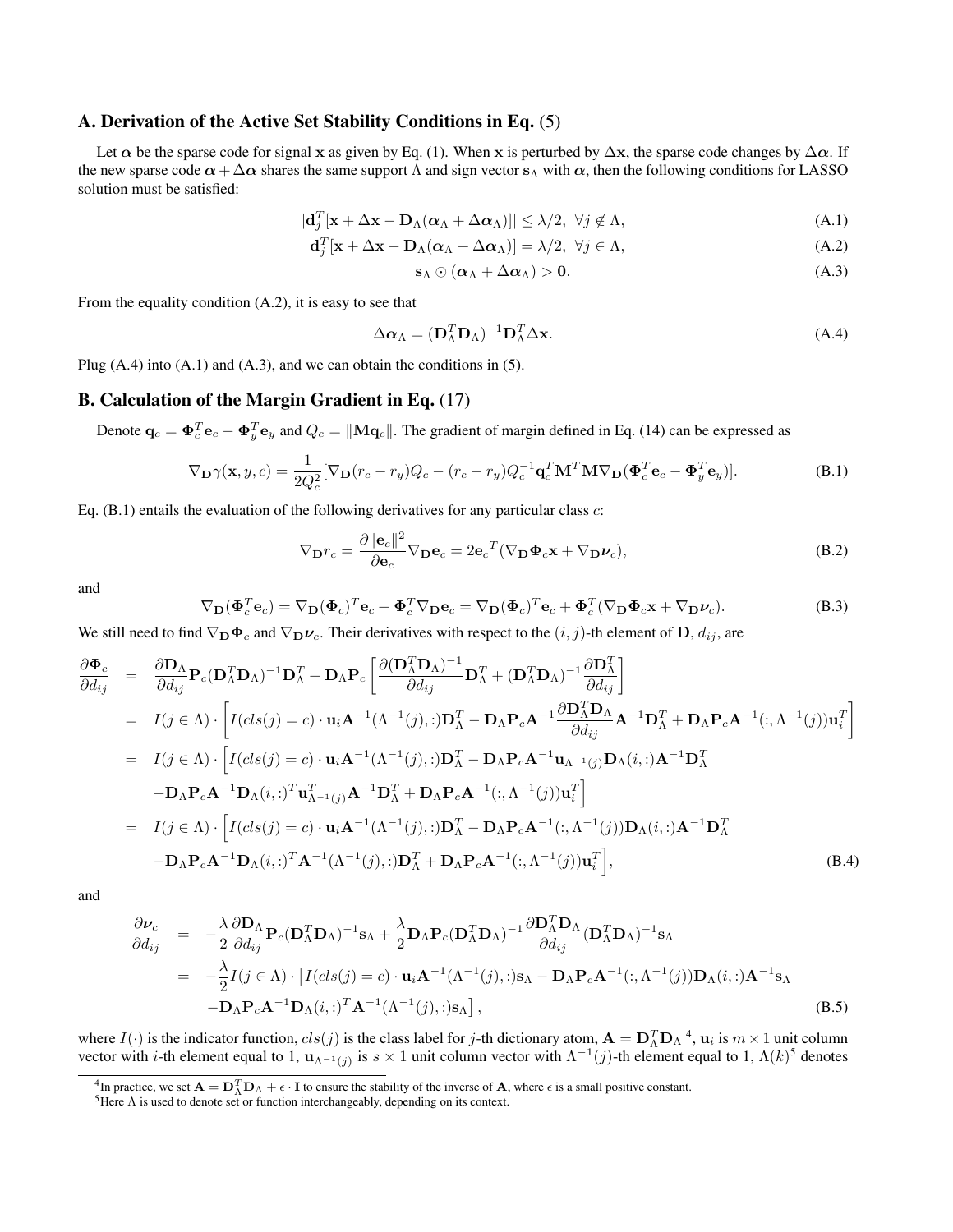the *k*-th element of  $\Lambda$  in ascending order, and  $\Lambda^{-1}(\cdot)$  is the inverse function of  $\Lambda(\cdot)$ . Plug Eq. (B.4) and (B.5) into Eq. (B.2) and (B.3), and we can obtain

$$
\frac{\partial r_c}{\partial d_{ij}} = 2I(j \in \Lambda) \cdot \mathbf{e}_c^T \{ [I(cls(j) = c) \cdot \mathbf{u}_i \mathbf{A}^{-1}(\Lambda^{-1}(j), :)\mathbf{D}_{\Lambda}^T - \mathbf{D}_{\Lambda} \mathbf{P}_c \mathbf{A}^{-1}(:, \Lambda^{-1}(j)) \mathbf{D}_{\Lambda}(i, :)\mathbf{A}^{-1} \mathbf{D}_{\Lambda}^T - \mathbf{D}_{\Lambda} \mathbf{P}_c \mathbf{A}^{-1} \mathbf{D}_{\Lambda}(i, :)\mathbf{A}^{-1} \mathbf{D}_{\Lambda}(i, :)^T \mathbf{A}^{-1}(\Lambda^{-1}(j), :)\mathbf{D}_{\Lambda}^T + \mathbf{D}_{\Lambda} \mathbf{P}_c \mathbf{A}^{-1}(:, \Lambda^{-1}(j)) \mathbf{u}_i^T \} \mathbf{x} \n- \frac{\lambda}{2} [I(cls(j) = c) \cdot \mathbf{u}_i \mathbf{A}^{-1}(\Lambda^{-1}(j), :)\mathbf{s}_{\Lambda} - \mathbf{D}_{\Lambda} \mathbf{P}_c \mathbf{A}^{-1}(:, \Lambda^{-1}(j)) \mathbf{D}_{\Lambda}(i, :)\mathbf{A}^{-1} \mathbf{s}_{\Lambda} \n- \mathbf{D}_{\Lambda} \mathbf{P}_c \mathbf{A}^{-1} \mathbf{D}_{\Lambda}(i, :)^T \mathbf{A}^{-1}(\Lambda^{-1}(j), :)\mathbf{s}_{\Lambda} \} \}
$$
\n
$$
= 2I(j \in \Lambda) \cdot \mathbf{e}_c^T \{ I(cls(j) = c) \cdot \mathbf{u}_i \mathbf{A}^{-1}(\Lambda^{-1}(j), :)\mathbf{D}_{\Lambda}^T \mathbf{x} - \mathbf{D}_{\Lambda} \mathbf{P}_c \mathbf{A}^{-1}(:, \Lambda^{-1}(j)) \mathbf{D}_{\Lambda}(i, :)\mathbf{A}^{-1} \mathbf{D}_{\Lambda}^T \mathbf{x} \n- \mathbf{D}_{\Lambda} \mathbf{P}_c \mathbf{A}^{-1} \mathbf{D}_{\Lambda}(i, :)^T \mathbf{A}^{-1}(\Lambda^{-1}(j), :)\mathbf{D}_{\Lambda}^T \mathbf{x} + \mathbf{D}_{\Lambda} \mathbf{P}_c \mathbf{A}^{-1}(:, \Lambda^{-1}(j)) \mathbf{D}_{\Lambda}(i, :)\mathbf{A}
$$

and

$$
\frac{\partial (\mathbf{\Phi}_{c}^{T} \mathbf{e}_{c})}{\partial d_{ij}} \n= I(j \in \Lambda) \cdot [I(cls(j) = c) \cdot \mathbf{D}_{\Lambda} \mathbf{A}^{-1}(:,\Lambda^{-1}(j)) \mathbf{u}_{i}^{T} - \mathbf{D}_{\Lambda} \mathbf{A}^{-1} \mathbf{D}_{\Lambda}(i,:)^{T} \mathbf{A}^{-1}(\Lambda^{-1}(j), :) \mathbf{P}_{c} \mathbf{D}_{\Lambda}^{T} \n- \mathbf{D}_{\Lambda} \mathbf{A}^{-1}(:,\Lambda^{-1}(j)) \mathbf{D}_{\Lambda}(i,:) \mathbf{A}^{-1} \mathbf{P}_{c} \mathbf{D}_{\Lambda}^{T} + \mathbf{u}_{i} \mathbf{A}^{-1}(\Lambda^{-1}(j), :) \mathbf{P}_{c} \mathbf{D}_{\Lambda}^{T} ] \mathbf{e}_{c} \n+ I(j \in \Lambda) \cdot \mathbf{\Phi}_{c}^{T} \{ I(cls(j) = c) \alpha_{j} \cdot \mathbf{u}_{i} - \mathbf{D}_{\Lambda} \mathbf{P}_{c} [e_{i} \cdot \mathbf{A}^{-1}(:,\Lambda^{-1}(j)) + \alpha_{j} \cdot \mathbf{A}^{-1} \mathbf{D}_{\Lambda}(i,:)^{T}] \} \n= I(j \in \Lambda) \cdot \{ I(cls(j) = c) \cdot \mathbf{D}_{\Lambda} \mathbf{A}^{-1}(:,\Lambda^{-1}(j)) e_{ci} - [\mathbf{A}^{-1}(\Lambda^{-1}(j), :) \mathbf{P}_{c} \mathbf{D}_{\Lambda}^{T} \mathbf{e}_{c}] \cdot \mathbf{D}_{\Lambda} \mathbf{A}^{-1} \mathbf{D}_{\Lambda}(i,:)^{T} - [\mathbf{D}_{\Lambda}(i,:) \mathbf{A}^{-1} \mathbf{P}_{c} \mathbf{D}_{\Lambda}^{T} \mathbf{e}_{c}] \cdot \mathbf{D}_{\Lambda} \mathbf{A}^{-1}(:,\Lambda^{-1}(j)) + [\mathbf{A}^{-1}(\Lambda^{-1}(j), :) \mathbf{P}_{c} \mathbf{D}_{\Lambda}^{T} \mathbf{e}_{c}] \cdot \mathbf{u}_{i} + \mathbf{\Phi}_{c}^{T} [I(cls(j) = c) \alpha_{j} \cdot \mathbf{u}_{i} - e_{i} \cdot \mathbf{D}_{\Lambda} \mathbf{P}_{c} \mathbf{A}^{-1}
$$

where  $\mathbf{e} = \mathbf{D}_{\Lambda} \alpha_{\Lambda} - \mathbf{x}$ . It is clear from Eq. (B.6) and Eq. (B.7) that the margin gradient in Eq. (B.1) with respect to all the inactive dictionary atoms  $\{d_j | j \notin \Lambda\}$  is zero.

The non-zero derivatives with respect to the *j*-th atom  $\mathbf{d}_j$  with  $j \in \Lambda$  can be rewritten as

$$
\frac{\partial r_c}{\partial \mathbf{d}_j} = 2\alpha_j I(cls(j) = c) \cdot \mathbf{e}_c^T - 2\mathbf{e}_c^T \mathbf{D}_{\Lambda} \mathbf{P}_c \mathbf{A}^{-1}(:, \Lambda^{-1}(j)) \cdot \mathbf{e}^T - 2\alpha_j \cdot \mathbf{e}_c^T \mathbf{D}_{\Lambda} \mathbf{P}_c \mathbf{A}^{-1} \mathbf{D}_{\Lambda}^T
$$
  
\n
$$
= 2\alpha_j [I(cls(j) = c) - 1] \cdot \mathbf{e}_c^T - 2\mathbf{e}_c^T \beta_{c,\Lambda^{-1}(j)} \cdot \mathbf{e}^T - 2\alpha_j \cdot \mathbf{e}_c^T \Phi_c,
$$
 (B.8)

and

$$
\frac{\partial(\boldsymbol{\Phi}_{c}^{T}\mathbf{e}_{c})}{\partial \mathbf{d}_{j}} = I(cls(j) = c) \cdot \mathbf{D}_{\Lambda} \mathbf{A}^{-1}(:,\Lambda^{-1}(j)) \mathbf{e}_{c}^{T} - [\mathbf{A}^{-1}(\Lambda^{-1}(j), :) \mathbf{P}_{c} \mathbf{D}_{\Lambda}^{T} \mathbf{e}_{c}] \cdot \mathbf{D}_{\Lambda} \mathbf{A}^{-1} \mathbf{D}_{\Lambda}^{T}
$$
\n
$$
- \mathbf{D}_{\Lambda} \mathbf{A}^{-1}(:,\Lambda^{-1}(j)) \mathbf{e}_{c}^{T} (\boldsymbol{\Phi}_{c} + \mathbf{I}) + [\mathbf{A}^{-1}(\Lambda^{-1}(j), :) \mathbf{P}_{c} \mathbf{D}_{\Lambda}^{T} \mathbf{e}_{c}] \cdot \mathbf{I}
$$
\n
$$
+ \boldsymbol{\Phi}_{c}^{T} [I(cls(j) = c)\alpha_{j} \cdot \mathbf{I} - \mathbf{D}_{\Lambda} \mathbf{P}_{c} \mathbf{A}^{-1}(:,\Lambda^{-1}(j)) \mathbf{e}^{T} - \alpha_{j} \cdot (\boldsymbol{\Phi}_{c} + \mathbf{I})]
$$
\n
$$
= \beta_{\Lambda^{-1}(j)} \mathbf{e}_{c}^{T} \{[I(cls(j) = c) - 1] \cdot \mathbf{I} - \boldsymbol{\Phi}_{c}\} + (\mathbf{e}_{c}^{T} \beta_{c,\Lambda^{-1}(j)}) \cdot (\mathbf{I} - \mathbf{D}_{\Lambda} \mathbf{A}^{-1} \mathbf{D}_{\Lambda}^{T})
$$
\n
$$
+ \boldsymbol{\Phi}_{c}^{T} \{[I(cls(j) = c) - 1]\alpha_{j} \cdot \mathbf{I} - \beta_{c,\Lambda^{-1}(j)} \mathbf{e}^{T} - \alpha_{j} \cdot \boldsymbol{\Phi}_{c}\}, \tag{B.9}
$$

where  $\beta_{c,\Lambda^{-1}(j)} = \mathbf{D}_{\Lambda} \mathbf{P}_c \mathbf{A}^{-1}(:, \Lambda^{-1}(j)),$  and  $\beta_{\Lambda^{-1}(j)} = \mathbf{D}_{\Lambda} \mathbf{A}^{-1}(:, \Lambda^{-1}(j)).$  Combining the derivatives of all the active atoms, we can obtain the derivatives with respect to **D**Λ:

$$
\frac{\partial r_c}{\partial \mathbf{D}_{\Lambda}} = 2(\mathbf{P}_c - \mathbf{I})\alpha_{\Lambda}\mathbf{e}_c^T - 2\beta_c^T \mathbf{e}_c \mathbf{e}^T - 2\alpha_{\Lambda}\mathbf{e}_c^T \mathbf{\Phi}_c, \tag{B.10}
$$